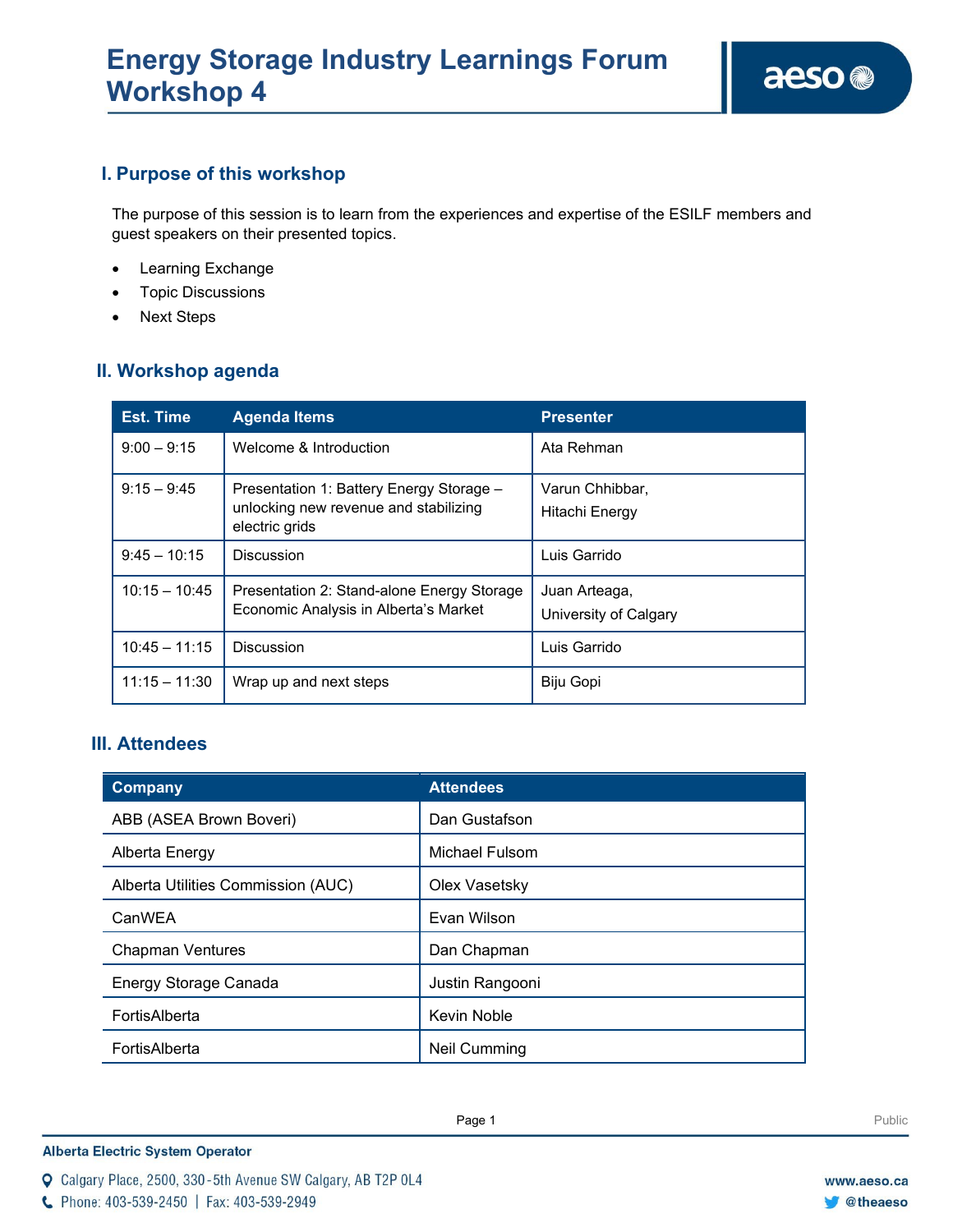# aeso

| <b>Company</b>            | <b>Attendees</b>      |
|---------------------------|-----------------------|
| Hitachi Energy            | Omar Osorio           |
| Hitachi Energy            | Varun Chhibbar        |
| Nutana Power              | Graeme Harrison       |
| Power Advisory            | <b>Travis Lusney</b>  |
| <b>RMP Energy Storage</b> | <b>Robert Stewart</b> |
| <b>TERIC Power</b>        | <b>Craig Barnes</b>   |
| University of Calgary     | Juan Arteaga          |
| WindRiver (TPG)           | Kipp Horton           |
| <b>AESO</b>               | Ata Rehman            |
| <b>AESO</b>               | Biju Gopi             |
| <b>AESO</b>               | Claudia Moroianu      |
| <b>AESO</b>               | Jenny Wang            |
| <b>AESO</b>               | John Olsen            |
| <b>AESO</b>               | Kasey Abdallah        |
| <b>AESO</b>               | Leon Weinstein        |
| <b>AESO</b>               | Luis Garrido          |
| <b>AESO</b>               | Mahdi Hajian          |
| <b>AESO</b>               | <b>Steve Waller</b>   |

## **IV.Overall outcomes from the day**

The workshop was designed for the AESO and ESILF members to learn from the experience and expertise of the guest speakers. Each speaker was allotted 30 minutes to provide information they believed would add value to the AESO in integrating energy storage in Alberta.

The meeting began with Luis Garrido welcoming all attending members and guest speakers. The first presentation was made by Varun Chhibbar from Hitachi Energy who presented on *Battery Energy Storage*. The second presentation was made by Juan Artega from the University of Calgary who presented on Stand-alone Energy Storage Economic Analysis in Alberta's Marker. Following each presentation, AESO and ESILF members were given an opportunity to discuss and ask questions of each presenter.

Workshop presentations can be found on the [Energy Storage Industry Learnings Forum page of the](https://www.aeso.ca/grid/grid-related-initiatives/energy-storage/energy-storage-industry-learnings-forum/)  [AESO website.](https://www.aeso.ca/grid/grid-related-initiatives/energy-storage/energy-storage-industry-learnings-forum/)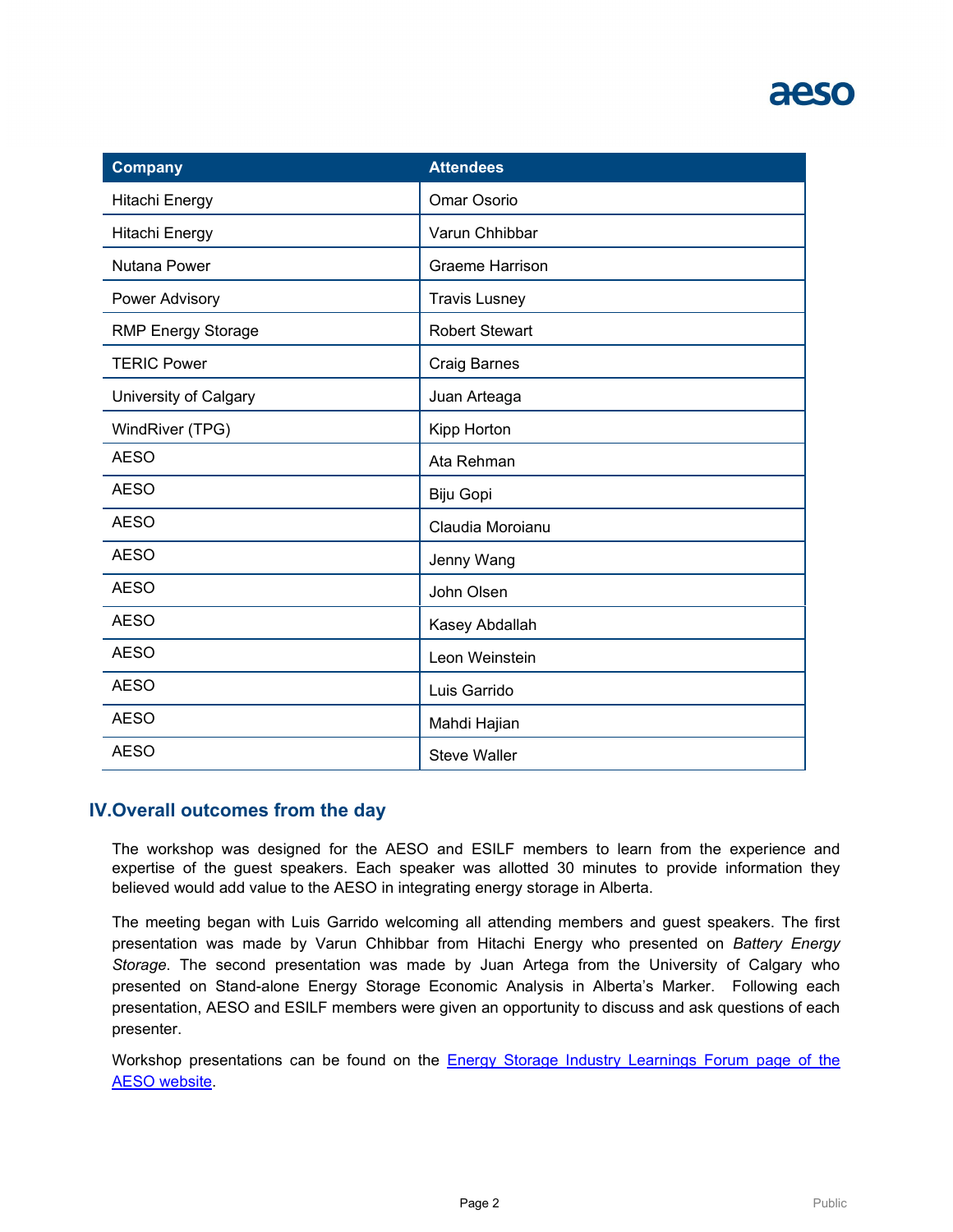## **V.Discussions**

Below is a synopsis of the discussions following each presentation..

#### *Battery Energy Storage – Presentation by Varun Chhibbar, Hitachi Energy*

- Question from the AESO in reference to the presentation regarding who manages the state of charge for the Battery Energy Storage System (BESS), and whether there is a percentage of the operation that is always reserved for reliability; if so, what percent of the state of charge is reserved from the market operator usage?
	- $\circ$  Hitachi Energy representative responded that the operational control of the BESS in the presentation is with AGL Energy, which is the entity that is utilizing the services of the BESS in the market. If there is a need for the capacity that the BESS offers to be used in the regulated market, the regulated market will have priority.
- Request for elaboration from AUC representative in reference to the presentation's mention of a battery generating 9.2 Million USD market revenue.
	- $\circ$  Hitachi Energy representative responded that the market revenue is generated by participating in the energy market. It is focused on four services that it offers: voltage control, frequency control, inertia and system strength. AGL Energy, as the entity that is leasing the BESS from ElectroNet, is using the capacity of the BESS for competitive market services, resulting in \$9.2 Million USD in market revenue.
- Question from the AESO regarding the synthetic inertia feature, and whether that feature is built in or obtained separately.
	- $\circ$  Hitachi Energy representative responded that the synthetic inertia feature is a software feature in the convertor. All inverters offered by Hitachi Energy are grid forming invertors, so in this case it is a software feature.
- Question from the AESO in reference to the System integrity Protection Scheme (SIPS) and whether or not the 100 milliseconds (ms) response time could be reduced.
	- o Hitachi Energy representative responded that it could be done faster. The presentation describes the response time from when the RAS signal is achieved to when the BESS ramps up. The requirement to be met in the example was from the time of initiation to when the BESS output was at its max of 30mw; in this example, it had to be achieved within 250ms. The 100ms was set up so that 250ms response time could be achieved.
- Question from Chapman Ventures representative on whether inertia could only be provided by rotating machines, and whether synthetic inertia capabilities are applicable to a largely interconnected grid, or are they limited to instances of islanding on a system or micro-grid applications?
	- Hitachi Energy representative responded that synthetic inertia is not limited to micro-grids. The need for inertia is more prevalent when in a grid-connected system. The need of the inertia function should become more common as the penetration level of renewable energy sources become more common.
	- $\circ$  Chapman Ventures representative responded that during instances when certain responses are required, and are achievable by an inverter response, the question remains whether this would be equivalent to what would typically be achieved by rotating machine system inertia.
- Question from University of Calgary guest speaker about slide 27 of the presentation. How are regulated services monetized or compensated in the example presented in Australia?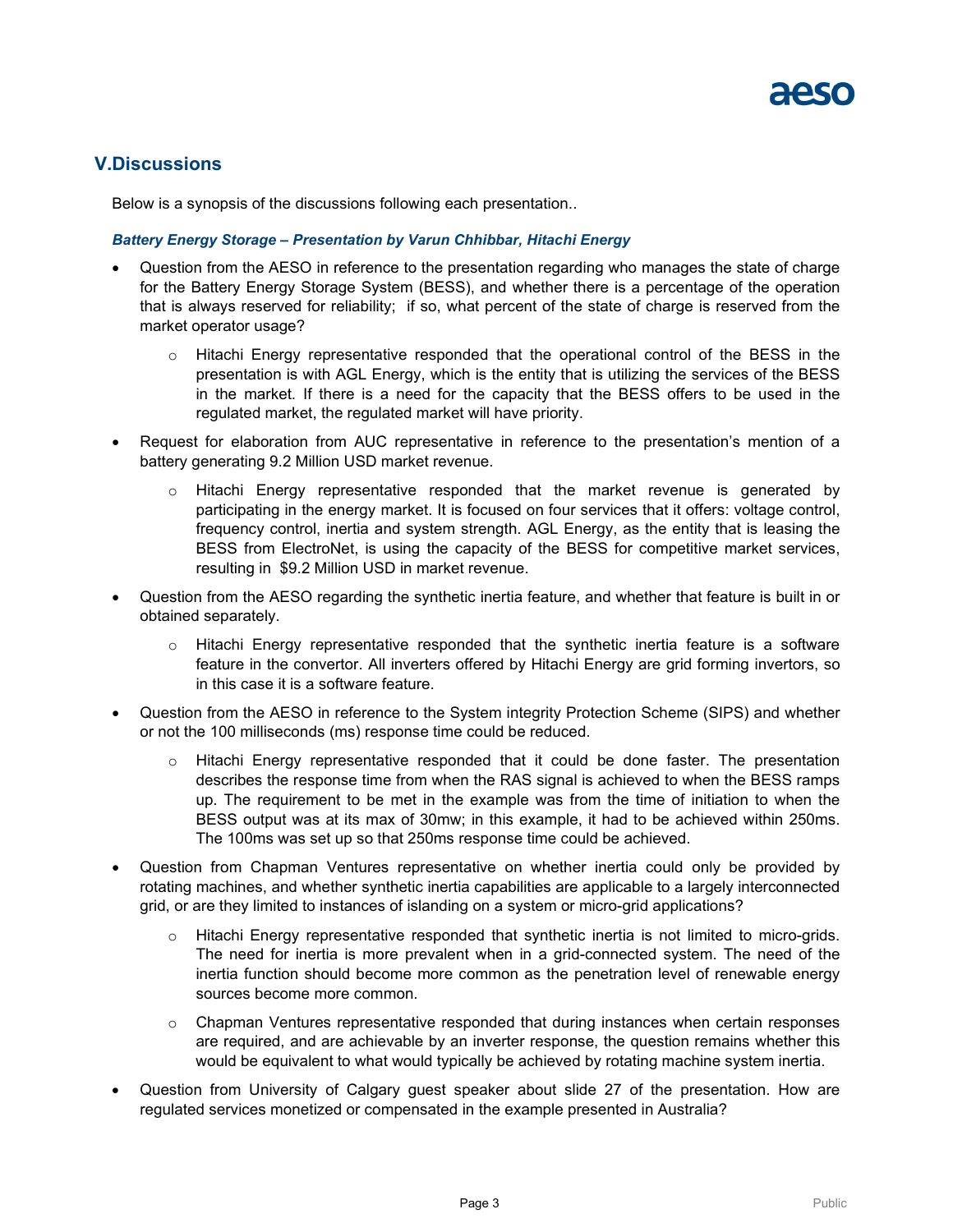

- $\circ$  Hitachi Energy representative responded that it is similar to how regulated services are monetized in the Alberta market. The regulated system services are offered by ElectroNet, which is the wires owner in that area. The monetization isn't the only focus, because the energy storage systems bring value to the grid in terms of reducing outage time and the virtual inertia it provides the system reduces capacity constraints on the A/C interconnector.
- Question from Nutana representative regarding synthetic inertia, and if it is similar to fast frequency response (FFR) in that it is energy injection but doesn't mimic the response of a true synchronous machine. In other words, can it sustain an entire grid by itself absent synchronous machines?
	- o Hitachi Energy representative responded that it is not the same as FFR. The difference between FFR and virtual inertia is that with FFR you must first measure the system frequency and then take action. With virtual inertia, the response is instantaneous.
	- $\circ$  Follow up question from Nutana representative on whether the inverter achieves its fast response by looking to a stored reference signal inside itself.
	- $\circ$  Hitachi Energy representative responded that yes, the inverter has its own internal frequency. If the frequencies between the system and internal converter frequencies are close, output from the inverter remains stable. If there is a positive rate of change of frequency on the grid, the response of the inverter is almost instantaneous.
	- $\circ$  Nutana representative responded that in a wide area network scenario with multiple inverters, each with their own independent reference signal, and if all were to react at once, the synchronicity of the reference signals is not guaranteed.
- Question from the AESO regarding value stacking and how it is not easily achievable when operating due to the configuration of the batteries. How are the batteries in your case study configured, and how can they participate in many different services to stack revenue?
	- o Hitachi Energy representative responded that value stacking means your energy storage system is sized correctly. There needs to be a good understanding of what your energy storage system will and could be used for. Whether the services are being required simultaneously or if they are mutually exclusive has a significant impact on how Hitachi Energy sizes the battery. When it is known what the energy storage system will be used for, degradation studies can be done to determine the needed lifecycle of the system.

#### *Presentation 2: Stand-alone energy storage economic analysis in Alberta's market – presentation by Juan Arteaga from the University of Calgary*

- Questions from the AESO in reference to the presentation's optimization of transmission services:
	- Were market services excluded in favor of traditional transmission services?;
	- What is the risk scenario that you looked at?
	- Does the risk associated with the increase in price lead to a decrease in the probability of getting a contract?
	- $\circ$  Both transmission services were considered. The battery participates in the market while providing transmission services (congestion relief). . There is an inherent risk intrying to increase the probability of being contracted; however, the main risk that is being optimized is the risk of incurring losses (making less money by adding an additional service).
- Question from Nutana representative on whether there is an underlying assumption that the model has less than perfect foresight.